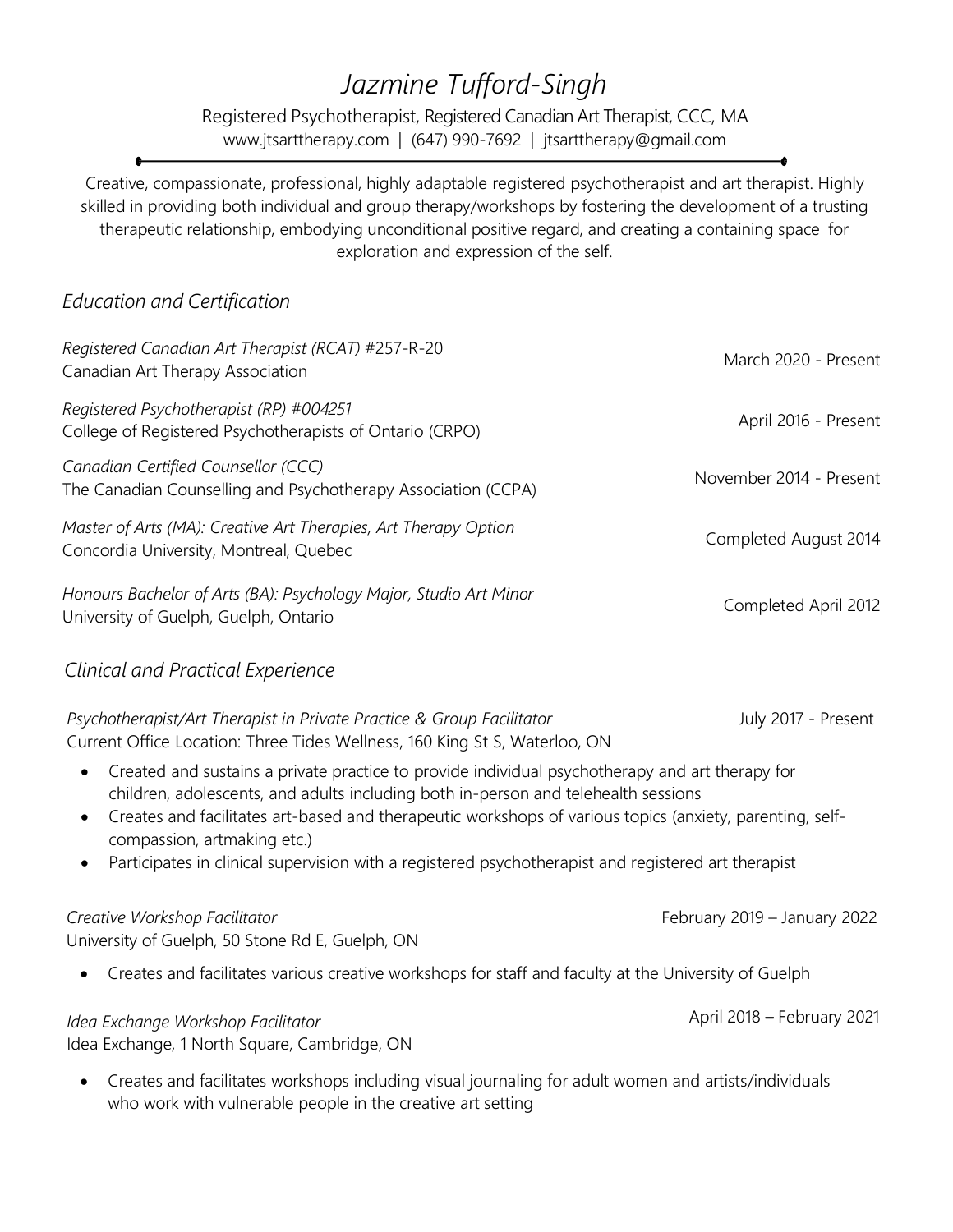| Armagh House, Mississauga, ON                                                                                                                                                                    |                            |
|--------------------------------------------------------------------------------------------------------------------------------------------------------------------------------------------------|----------------------------|
| Programmed and co-led art therapy groups for women and children who experienced domestic<br>violence                                                                                             |                            |
| Art Therapist in Private Practice & Group Facilitator<br>2012 Victoria Avenue, Burlington, ON, L7R 1R4                                                                                           | February 2015 - June 2018  |
| Provided individual and group art therapy for children, adolescents, and adults<br>$\bullet$                                                                                                     |                            |
| Arthouse Art Facilitator<br>Art House, 115 George Street, St #522, Oakville, ON, L6J 0A2                                                                                                         | July 2015 - June 2018      |
| Programmed and facilitated art expression activities with a variety of materials for children aged 6-15<br>$\bullet$<br>years in the Burlington and Oakville communities                         |                            |
| ArtSmarts Waterloo Region Artist Instructor/Facilitator<br>ArtSmarts, Kitchener-Waterloo, ON                                                                                                     | February 2018 - May 2018   |
| Collaborated with a Waterloo District School Board teacher to create and facilitate an art program in<br>$\bullet$<br>the classroom that incorporated aspects of the school curriculum           |                            |
| Arthouse Art Therapist<br>Art House, 115 George Street, St #522, Oakville, ON                                                                                                                    | May 2017 - May 2018        |
| Facilitated a bi-weekly art therapy group for youth clients in recovery from addiction<br>$\bullet$                                                                                              |                            |
| Art Therapist at the Art Gallery of Burlington<br>Art Gallery of Burlington, 1333 Lakeshore Road, Burlington, ON                                                                                 | January 2018 - March 2018  |
| Programmed and facilitated a 10-week art therapy program for children aged 3-6 years with Down<br>$\bullet$<br>Syndrome and their families                                                       |                            |
| Mental Health Counsellor<br>Sexual Assault and Violence Intervention Services, Oakville, ON                                                                                                      | July 2015 - August 2016    |
| Provided client-centred counselling to female, male, and transgender survivors of violence                                                                                                       |                            |
| Art Therapist<br>Deer Park Villa and Suites, 150 Central Ave, Grimsby, ON                                                                                                                        | February 2015 - May 2015   |
| Programmed and led bi-weekly art therapy groups for seniors living with Alzheimer's and dementia in<br>$\bullet$<br>long-term care                                                               |                            |
| Coco's Camp Teacher/Counsellor<br>The Little Red Playhouse, 263 Percival St., Montréal West, QC                                                                                                  | June 2014 - August 2014    |
| Programmed and facilitated all summer camp creative art and gross motor activities for a group of<br>$\bullet$<br>both neurotypical children and children diagnosed with high-functioning autism |                            |
| Pre-School Art Expression Facilitator<br>The Little Red Playhouse, 263 Percival St., Montréal West, QC                                                                                           | September 2013 - June 2014 |

April 2015 **–** August 2019

 *Art Therapist*

• Facilitated weekly art activities for 2 groups of children (~4 per group) aged 3-7 with Autism Spectrum Disorder (ASD)